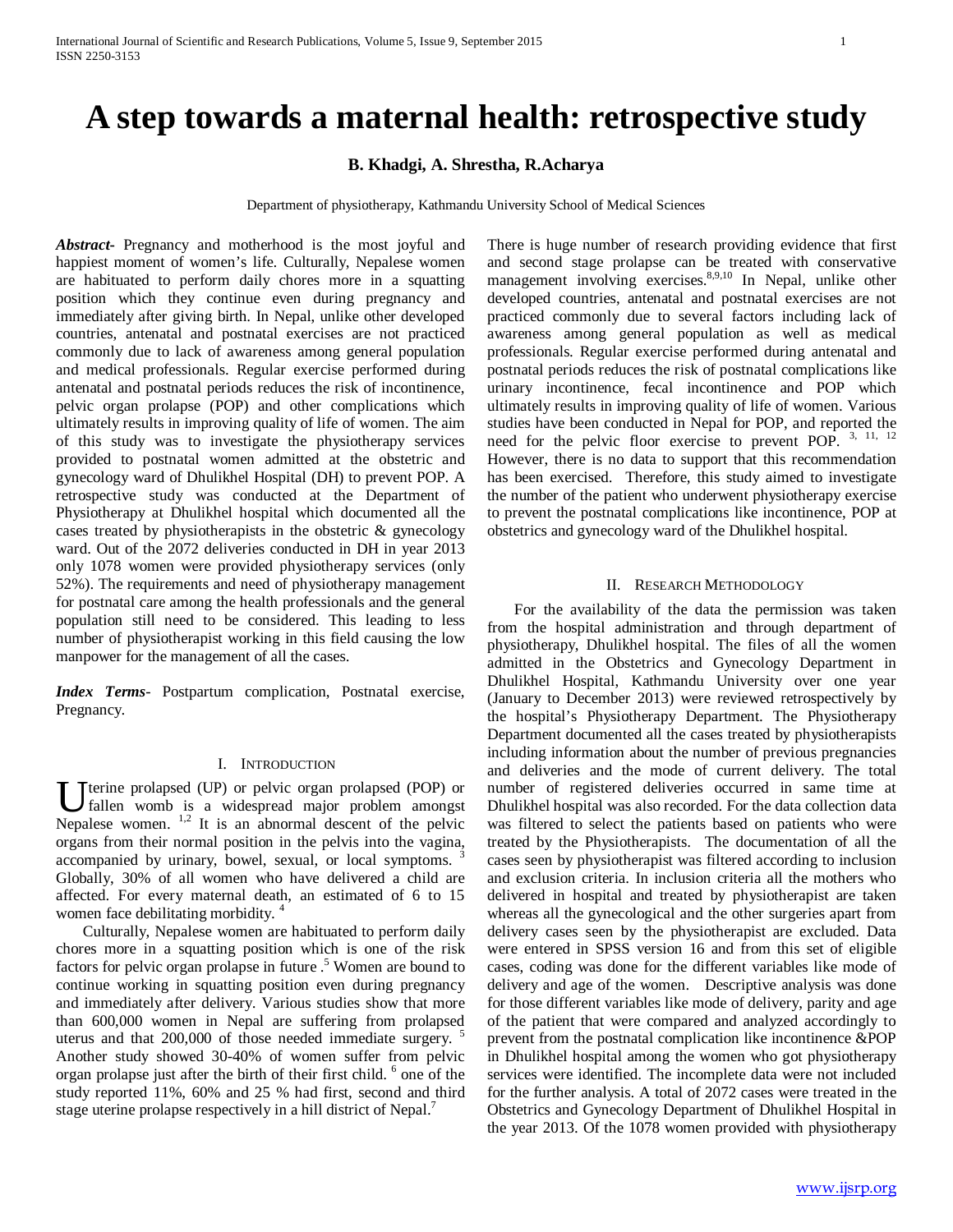services, 54 patients were provided with surgeries that were not related to pregnancy, hence eliminated from the sample size for the purpose of this research.

physiotherapy services and were included as the sample size for the further analysis of this retrospective study. Of the remaining 1024 cases, 38.96% women underwent emergency lower caesarian section (Em LSCS), 27.64% had normal delivery with episiotomy (ND-epi), 24.10% had normal delivery (ND) and 8.81% had elective lower caesarian section (El LSCS).

# III. WRITE DOWN YOUR STUDIES AND FINDINGS

Among these only 1024 women got a chance to experience physiotherapy services i.e. only 52% of cases were provided a



**Fig 1. Pie chart showing the type of the delivery of the women who received physiotherapy management**

 The age of the women varied from 16-52 years. A majority of the patients, 80.08%, fell under the age group of 20-30 years with the mean age being 24 years while teenagers (16-19 years) formed 11.04% of the patients. 8.40% belonged to the age group 31-40 years and only 0.5% patients were above 40 years old.



**Fig.3. Piechart showing age category of the postnatal mother who received Physiotherapy management.**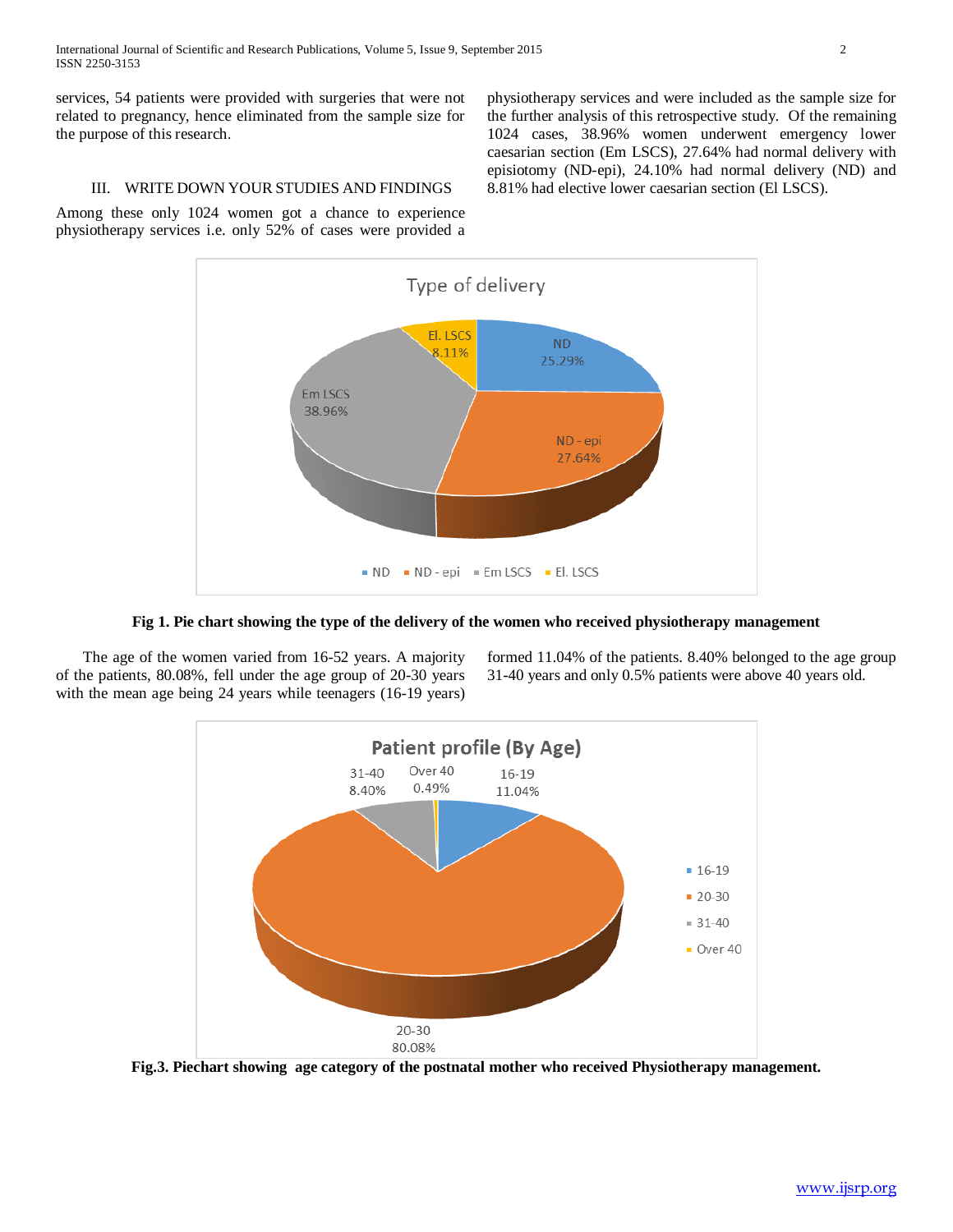| Age       |       | <b>ND</b> |        | $ND - epi$ |        | Em LSCS        |        | El. LSCS       |          |
|-----------|-------|-----------|--------|------------|--------|----------------|--------|----------------|----------|
| Group     | Total | No.       | $\%$   | No.        | $\%$   | No.            | $\%$   | No.            | $\%$     |
| $16-19$   | 113   | 22        | 19.47% | 48         | 42.48% | 37             | 32.74% | 6              | 5.31%    |
| $20 - 30$ | 820   | 209       | 25.49% | 227        | 27.68% | 318            | 38.78% | 66             | 8.05%    |
| $31 - 40$ | 86    | 26        | 30.23% | 7          | 8.14%  | 42             | 48.84% | 11             | 12.79%   |
| Over 40   | 5     | 2         | 40.00% |            | 20.00% | $\overline{2}$ | 40.00% | $\overline{0}$ | $0.00\%$ |
| Total     | 1024  | 259       | 25.29% | 283        | 27.64% | 399            | 38.96% | 83             | 8.11%    |

## **Table: 1 showing the age and type of delivery.**

## I. DISCUSSION

 The result of this study showed only 52 % of women treated at the Obstetrics and Gynecology ward in Dhulikhel Hospital got chance to get physiotherapy service. Acharaya et. al. reported that there is good awareness about the physiotherapy services among clinicians but only 3% gynecologists were aware about the utility of physiotherapy services in treatment or prevention of pregnancy related health issues.<sup>15</sup> In the same study it is mentioned Health professionals rarely referred to physiotherapists and sought PT services only for limited cases. This lack of awareness lead to diminished the need of physiotherapy in the hospitals. One of the reasons for treating only 52% is due to lack of manpower in the field of women's health. These cases were treated by the Physiotherapy Department on a voluntary basis with the intention to prevent from the postnatal complications such as urinary and fecal incontinence and POP. This could be probably due to either lack of awareness about the effectiveness of PT treatment approaches or low confidence in referring cases to other health professionals. The findings of this study shows the consistency with Acharya's study. Pelvic floor muscles strengthening exercise performed after delivery can prevent the possible complication in later life. The health professional always neglected PT services in spite of being essential in preventing the postnatal complications like urinary incontinence, prolapsed etc.

 In our study we found the most deliveries happen at age of 20-25. But there were also the deliveries which occurred in <20 years. In one of study done in Nepal reported 65.16% women who experienced prolapsed had their  $1<sup>st</sup>$  pregnancy in their teens and 34.86% had their  $1<sup>st</sup>$  pregnancy in 22-32 years. 46.97% women experienced prolapsed with 3 children recorded in the same study. <sup>7</sup> In our study we could not relate parity as there was lots of missing data But we noted 11.04% of women had teenage pregnancy which is not only risk for prolapse but also for other different complication.

 Women aged over 30 years when having their first baby and parity were significantly associated with prolapse. In the same study they reported elective caesarean section were the least likely to have prolapsed while Compared with women whose births were all spontaneous vaginal deliveries .<sup>16</sup> But in this study we could not find the proper relation between the parity as the data was not sufficient. Though women's health is one of the upcoming and highlighted subject in world scenario but when it comes to developing countries it still need to be studied as well as considered. Five years after childbirth the stage of prolapse worsened after vaginal delivary but not after caesarean. However, there was no impact on prolapse symptoms or quality of life. After vaginal delivery women were more likely to experience a worsening in general sex score, but no other difference in quality of life.<sup>17</sup>

 According to Lieschen H.Quiroz et.al. (2010) pelvic organ prolapse were almost 10 times higher after a single vaginal birth indicating that 52.93 % of the sampled population (25.29% with Normal Delivery and 27.64% with normal delivery with episiotomy) was at a risk of POP. <sup>18</sup> During the study period, 38.96% women delivered through Em LSCS indicate is 66.60 % of the sample population. During vaginal delivery, the pelvic floor can be irreversibly traumatized, resulting in pubovisceral muscle avulsions. Pubovisceral muscle avulsions are known risk factors for pelvic organ prolapsed.<sup>19</sup> J cooper 2014 also reported Symptoms of POP were increased in those women who had experienced a vaginal delivery, whilst the sensation of having a tight vagina was decreased in those who had had a previous vaginal birth.20 A growing number of literature supports the idea that PT can reduce POP. Study done in Norway reported pelvic floor muscle exercise improved pelvic organ prolapse quantification system as well as it elevated the bladder, rectum and also reduced the frequency and bother of symptoms without the adverse effect. <sup>8</sup>According to the Cochrane review for conservative prevention and management of pelvic organ prolapse the pelvic floor muscle training have positive effects for the prolapse symptoms and severity<sup>9</sup>. It suggested six months of supervised PFMT has benefits in terms of anatomical and symptom improvement immediately post intervention. Altogether, 91.89% of the sample population was at a risk of POP that could be prevented with PT. Lots of risk factor studies done for POP in Nepal but still exercise related studies are not documented though Pelvic floor muscle training remains the first-line treatment for pelvic floor disorders with high levels of evidence and grades of recommendation. Various studies done in Nepal always recommended for the proper antenatal care, postnatal care and the early preventive measures, they also warranted clearly for the pelvic floor exercise.<sup>3,4,5</sup> However, the implementation of these research is still a questionable since the only maternity hospital in Nepal lack the physiotherapy service. The present study emphasize the further requirements for the need of PT services in the sector of women's health. Since it physiotherapy treatment is the cost effective treatment for the poorest country like Nepal, it should not be neglected. This study also feel the necessity for the further studies with respect to exercise and adherence among the community people as well as health professionals.